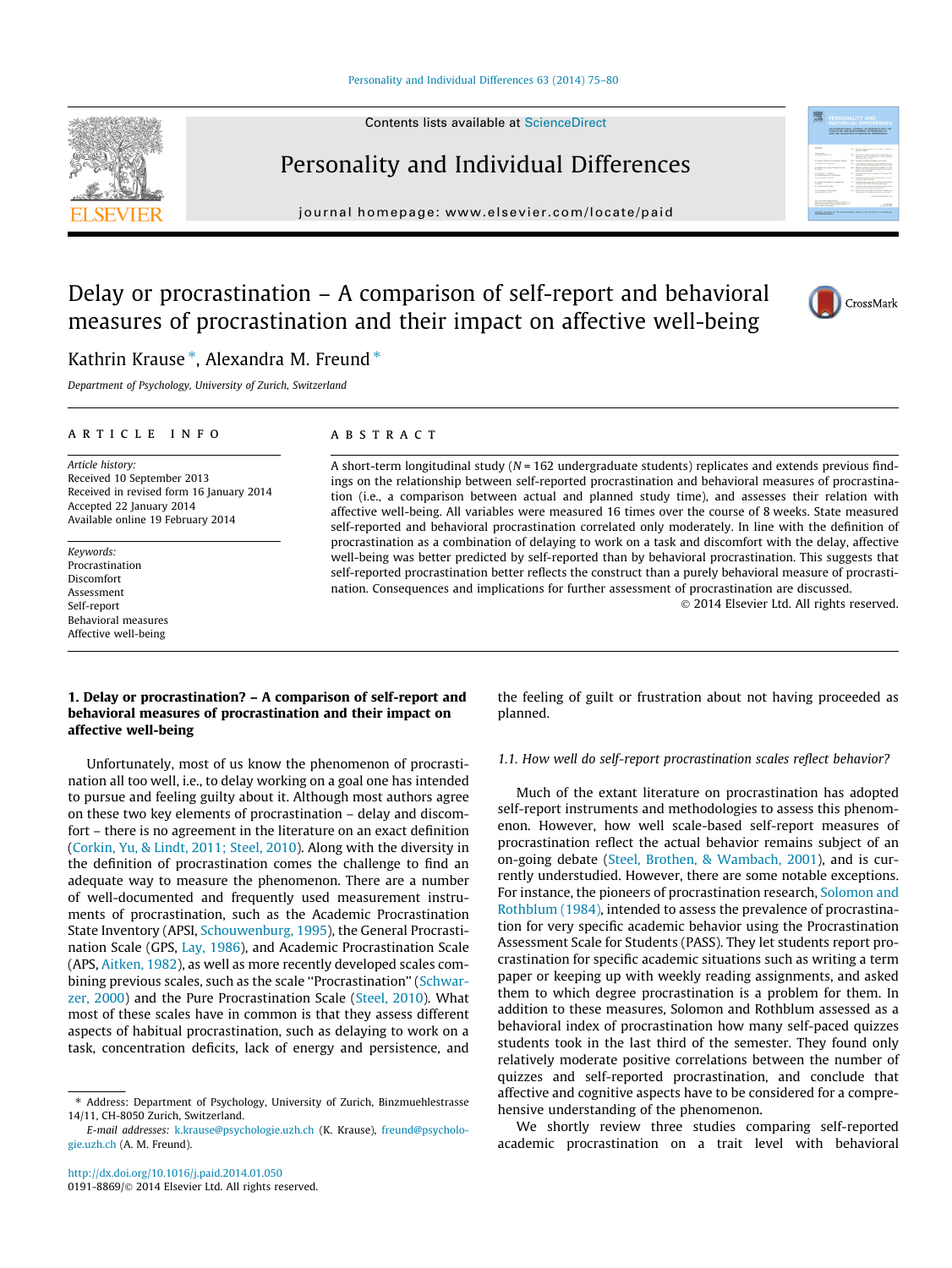procrastination measured multiple times. In the studies by [Moon](#page--1-0) [and Illingworth \(2005\)](#page--1-0) and [Steel et al. \(2001\)](#page--1-0), behavioral academic procrastination was operationalized as the difference between the date an introductory psychology test was available on the Internet and the day students actually took the test. Results showed moderate positive correlations between trait self-report procrastination and behavioral procrastination. [Steel et al. \(2001\)](#page--1-0) observed a lack of convergence between observed and self-report measures due to the notion that in self-report measures of procrastination participants often retrospectively negatively evaluate their behavior. [Moon and Illingworth \(2005\)](#page--1-0) concluded that trait-based assessments of procrastination might not adequately describe actual behavior.

[DeWitte and Schouwenburg \(2002\)](#page--1-0) used a different behavioral measure of procrastination, namely how many hours students intended to study during the coming week and how many hours they actually had studied in the prior week. They assessed behavioral procrastination over the period of 10 weeks in a sample of  $N = 21$ university students, and correlated this measure with a trait measure of procrastination. They found behavioral procrastination to be unrelated to the trait measure of procrastination and explain their findings with their rather small sample size.

#### 1.2. Goal 1: Comparison of self-report procrastination over time with actual behavior

Although these studies provide important foundations for future procrastination research, they are limited in a key way: They investigated the relationship between self-reported procrastination measured on a trait level and multiple measures of specific behavioral procrastination over time. To date, it has not been investigated how indices of both self-report and behavioral procrastination relate when both are measured multiple times. Therefore, the first goal of the present research is to expand the validation of self-report measures of procrastination by relating them to behavioral measures of procrastination in a study over time in a real life situation in the academic context. We employ a state-based self-report measure of procrastination (APSI, [Schouwenburg, 1995](#page--1-0)) and a behavioral measure in a short-term longitudinal study with university students. The behavioral measure is based on [DeWitte and Schouwenburg \(2002\)](#page--1-0) and consists of the difference between planned and actual study hours.

The approach of assessing both self-reported and behavioral measures of procrastination repeatedly over time offers two advantages. First, such data allow us to validate self-reported procrastination measured over time with a behavioral proxy of procrastination over time, hence we close a gap in the literature. Second, the repeated-measures design permits estimation of trajectories and the development of both measures over a short period of time. These models allow us to detect similarities and differences of the measures during a real-life study situation.

#### 1.3. Goal 2: Validation of self-report procrastination via affective wellbeing

Procrastination research seems to agree on the notion that not all delay is procrastination but all procrastination is associated with delay ([Pychyl, 2009\)](#page--1-0). So, what differentiates procrastination from delay? Defining procrastination as tendency to delay initiation or completion of important tasks to the point of discomfort ([Howell & Watson, 2007; Solomon & Rothblum, 1984\)](#page--1-0) ties the phenomenon to the feeling of guilt, or generally lower levels of wellbeing (i.e., [Pychyl, Lee, Thibodeau, & Blunt, 2000\)](#page--1-0). [Steel and Ferrari](#page--1-0) [\(2013\),](#page--1-0) for example, state that procrastination is delaying something ''despite expecting to be worse off for the delay'' (p. 51). [Kra](#page--1-0)[use and Freund \(2013\)](#page--1-0) pointed out that the feeling of guilt might even be functional for bringing procrastinating persons back on track. Most of the self-report procrastination scales include items reflecting this emotional aspect of the construct ([Klingsieck,](#page--1-0) [2013\)](#page--1-0). For instance, [Milgram, Batori, and Mowrer \(1993\)](#page--1-0) found that procrastination measured with the PASS correlated moderately high with emotional upset. More importantly in the current context, [Steel et al. \(2001\)](#page--1-0) found that trait affect correlated with self-reported but not with behavioral procrastination. In other words, although a behavioral measure of procrastination seems to assess delay it might fail to reflect the emotional aspect that is essential in the definition of procrastination. In consequence, [Cor](#page--1-0)[kin et al. \(2011\)](#page--1-0) propose the term ''active delay'' to differentiate a form of delay that lacks the irrationality and negative emotions from procrastination. Thus, we expect that affective well-being as an important part of the construct of procrastination can be predicted best by self-report measures of procrastination, whereas a behavioral measure does not provide information about the emotions accompanying the delay.

In sum, the purpose of this paper is to (1) broaden and replicate previous findings on the relation between self-report and behavioral measures of procrastination over time with multiple measurement occasions by using a state measure of procrastination (instead of a one-time trait assessment as was done in previous research) and (2) investigate if state self-report measures of procrastination predict affective well-being better than a state measure of behavioral procrastination.

#### 2. Method

#### 2.1. Participants

The sample consisted of  $N = 162$  undergraduate university students (75% female;  $M_{\text{age}} = 21.43$  years.) who were recruited as a convenience sample in two lecture classes (Introduction to Law) at the University of Zurich.

#### 2.2. Procedure

Before registering for participation, students were informed of the purpose and scope of the study and provided informed consent. As an incentive for their participation, participants entered a raffle for Amazon book vouchers with a total value of CHF 5000 (equivalent to 5400 US\$).

Data was collected in a nine-week longitudinal online study during student's studying phase for an exam in ''Introduction to Law.'' The study consisted of 16 measurement points. The questionnaires were administered via a tool for online surveys ([www.soscisurvey.com](http://www.soscisurvey.com)). As a reminder, participants received emails containing a link to each questionnaire. In the first questionnaire students also filled out a measure of trait procrastination and reported their age. In the following eight weeks, participants filled out web-based questionnaires twice a week and each time rated their academic procrastination, their planned and actual studying time, their affective well-being, and other measures not relevant to the current study. After the exam, we assessed whether students had passed the exam and how satisfied they were with the way they had studied for the exam.

#### 2.3. Measures

For the present set of analyses, we used the following measurement instruments. If not noted otherwise, participants rated all items on a 7-point scale ranging from 0 = not at all to 6 = very much. Means, SDs, and internal consistencies of the measures are pro-